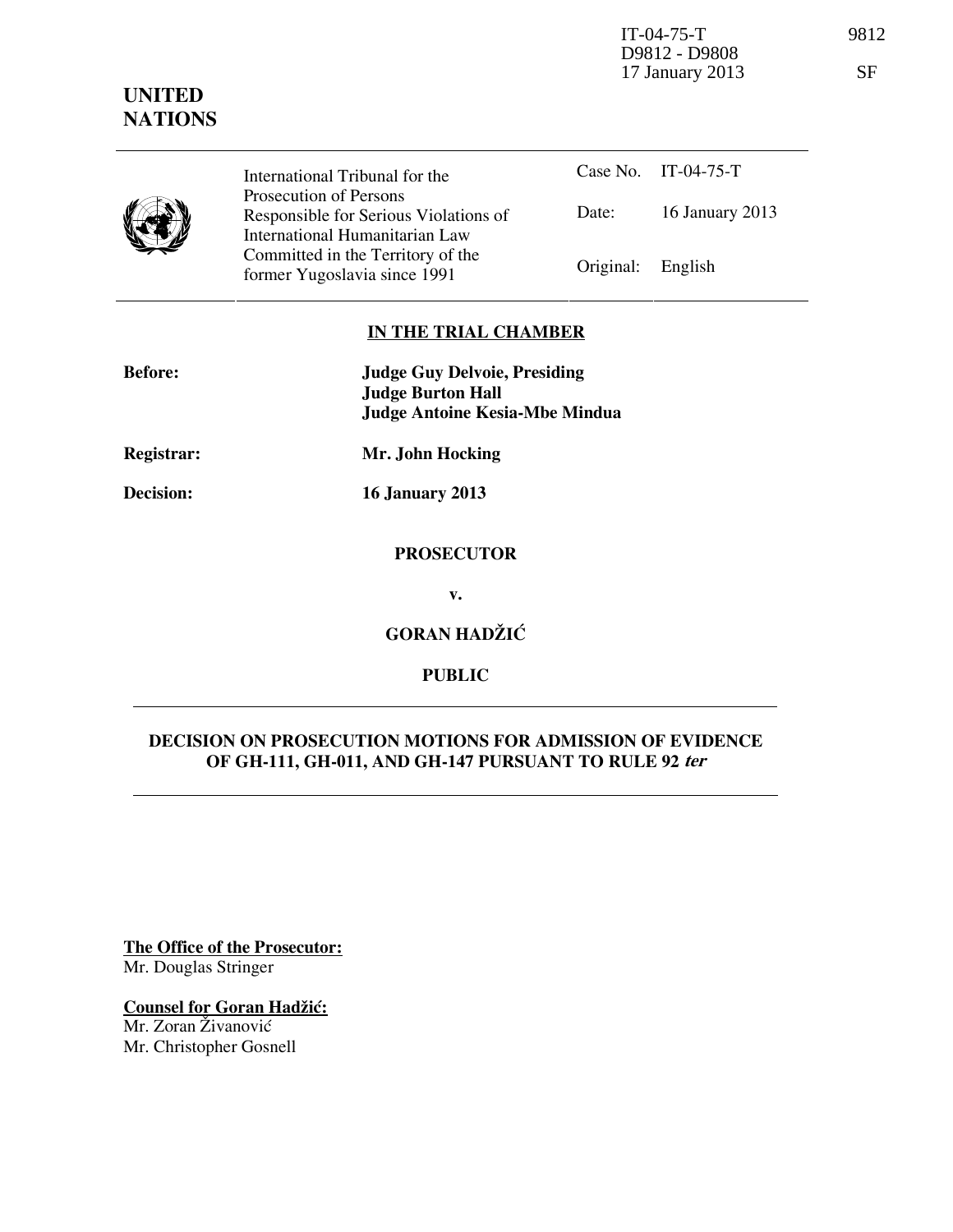1. **THIS TRIAL CHAMBER** of the International Tribunal for the Prosecution of Persons Responsible for Serious Violations of International Humanitarian Law Committed in the Territory of the former Yugoslavia since 1991 ("Tribunal") is seised of the "Prosecution Motion for Admission of Evidence Pursuant to Rule 92 *ter* (GH-111)", filed confidentially with a confidential annex on 30 November 2012 ("First Motion"); the "Prosecution Motion for Admission of Evidence Pursuant to Rule 92 *ter* (GH-011)", filed confidentially with a confidential annex on 10 December 2012 ("Second Motion"); and the "Prosecution Motion for Admission of Evidence Pursuant to Rule 92 *ter* (GH-147)", filed publicly with a public annex on 11 December 2012 ("Third Motion") (collectively referred to as "Motion").

#### **A. Submissions**

2. In the Motion, the Prosecution requests the admission of the evidence of GH-111, GH-011, and GH-147, pursuant to Rule 92 *ter* of the Rules of Procedure and Evidence of the Tribunal ("Rules"), arguing that the evidence is probative, relevant, and reliable and meets the requirements for admission under that Rule.<sup>1</sup> The Prosecution submits that admitting the evidence in this manner will enable it to present its case-in-chief in an efficient and expeditious manner, without compromising the fairness of the proceedings. $2$ 

3. In relation to GH-111, the Prosecution requests the admission of two associated exhibits— Rule 65 *ter* 02364 and 05863—that, in its view, form an integral part of the tendered Rule 92 *ter*  statement.<sup>3</sup>

4. In accordance with the protective measures in effect for GH-011, the Prosecution requests that the Rule 92 *ter* statement be admitted under seal.<sup>4</sup> The Prosecution further requests the admission of three associated exhibits that, in its view, form an integral and inseparable part of GH-011's tendered Rule 92 *ter* statement.<sup>5</sup> The Prosecution requests that two of these associated exhibits be admitted under seal.<sup>6</sup>

5. In relation to GH-147, the Prosecution requests the admission of 62 associated exhibits that, in its view, form an integral part of the tendered Rule 92 *ter* statement.<sup>7</sup>

6. The Defence indicated that it would make no submissions in relation to the Motion. $8$ 

 $\overline{a}$ 

9811

<sup>1</sup> First Motion, paras 1, 3; Second Motion, paras 1, 3; Third Motion, paras 1, 3, 6.

<sup>&</sup>lt;sup>2</sup> First Motion, para. 1; Second Motion, para. 1; Third Motion, para. 1.<br><sup>3</sup> First Motion, paras 2, 5: see First Motion, confidential Appex A, p. 2.

First Motion, paras 2, 5; *see* First Motion, confidential Annex A, p. 3.

<sup>4</sup> Second Motion, para. 10.

<sup>5</sup> Second Motion, para. 10; *see* Second Motion, confidential Annex A, p. 4.

<sup>6</sup> Second Motion, para. 10.

<sup>7</sup> Third Motion, para. 8; *see* Third Motion, public Annex A, pp. 3-10.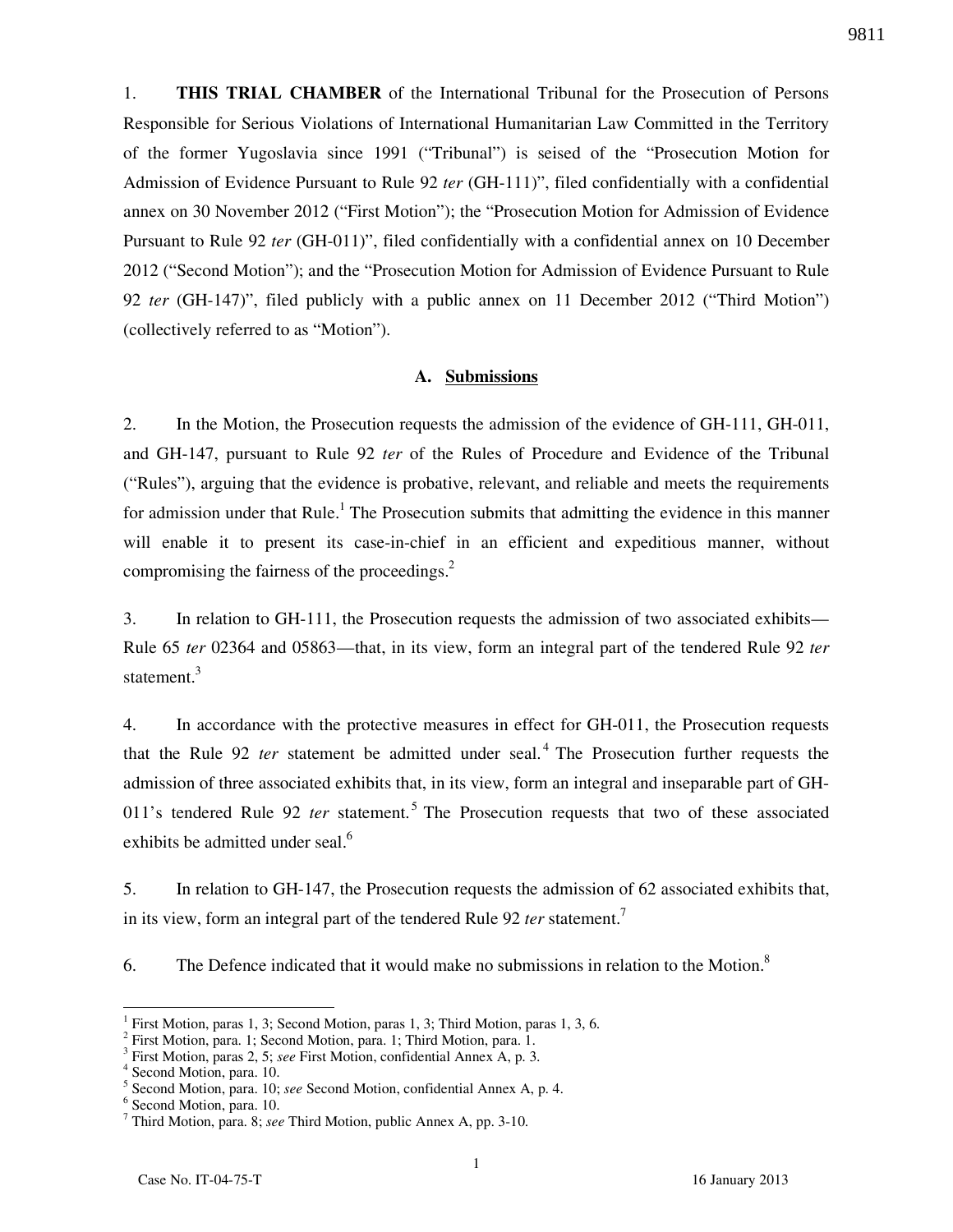#### **B. Applicable Law**

7. The main objective of Rule 92 *ter*—entitled "Other Admission of Written Statements and Transcripts"—is to ensure an effective and expeditious trial, while simultaneously ensuring and respecting the rights of the accused. The jurisprudence of the Tribunal has applied the Rule as permitting, by necessary inference,  $9$  the admission of exhibits where they accompany written statements or transcripts and form an "inseparable and indispensable" part of the evidence.<sup>10</sup> In order to satisfy this requirement, the document must be one without which the witness's testimony would become incomprehensible or of lesser probative value.<sup>11</sup> Moreover, the evidence sought to be admitted, whether a written statement or a transcript of oral testimony, must fulfil the general requirements of admissibility of Rule 89(C): the proposed evidence must be relevant and have probative value. $^{12}$ 

### **C. Discussion**

8. GH-111's proposed Rule 92 *ter* statement contains information about (a) the situation in Erdut in 1992 and 1993 as relevant to charges in the Indictment; (b) Hadžić's alleged interactions with members of the alleged JCE; (c) alleged crimes committed by members of the alleged JCE and their subordinates; and (d) alleged activities of Željko Ražnatović's ("Arkan's") paramilitary unit in Erdut. The Chamber notes that Rule 65 *ter* 00982 is already admitted as P00275.<sup>13</sup> The Trial Chamber notes that Rule 65 *ter* 02364 comprises a duplicate of the witness's statement and a document that has already been admitted into evidence as P00275; it is therefore not necessary to admit Rule 65 *ter* 02364, and the Trial Chamber will order the Prosecution to remove it from eCourt in order to avoid further confusion. The Trial Chamber finds that the tendered statement

 $\overline{a}$ 

<sup>&</sup>lt;sup>8</sup> Email from Defence to Trial Chamber, 17 December 2012 (regarding GH-011 and GH-147); Email from Defence to Trial Chamber, 14 December 2012 (regarding GH-111).

<sup>9</sup> *Prosecutor v. Stanišić and Župljanin*, Case No. IT-08-91-T, Decision on Prosecution's Motions for Admission of Evidence Pursuant to Rule 92 *ter* (ST012 and ST019), 29 September 2009 (confidential) ("*Stanišić and Župljanin* Decision"), para. 18; *Prosecutor v. Prlić et al.*, Case No. IT-04-74-T, Decision on the Application of Rule 92 *ter* of the Rules, 25 June 2007, p. 2; *Prosecutor v. Delić*, Case No. IT-04-83-T, Decision on Prosecution Motion to Admit Written Witness Statements under Rule 92 *ter*, 27 September 2007, para. 10.

<sup>&</sup>lt;sup>10</sup> Stanišić and Župljanin Decision, para. 18; Prosecutor v. Lukić and Lukić, Case No. IT-98-32/1-T, Decision on Confidential Prosecution Motion for the Admission of Prior Testimony with Associated Exhibits and Written Statements of Witnesses Pursuant to Rule 92 ter, 9 July 2008 ("Lukić and Lukić Decision"), para. 15; *Prosecutor v. Ljubičić*, Case No. IT-00-41-PT, Decision on Prosecution's Motion for Admission of Transcripts Pursuant to Rule 92 *bis* (D) of the Rules, 23 January 2004, p. 3; *Prosecutor v. Đorđević*, Case No. IT-05-87/1-T, Decision on Prosecution's Motion for Admission of Evidence Pursuant to Rule 92 ter, 10 February 2009 ("*Đorđević* Decision"), para. 5.

<sup>&</sup>lt;sup>11</sup> Stanišić and Župljanin Decision, para. 18; Lukić and Lukić Decision, para. 15; Prosecutor v. Stanišić and Simatović, Case No. IT-03-69-T, Decision on Prosecution's Motion for the Admission of Written Evidence of Witness Slobodan Lazarevi} Pursuant to Rule 92 *ter* with Confidential Annex, 16 May 2008, para. 19; *Prosecutor v. Haraqija and Morina*, Case No. IT-04-84-R77.4, Decision on Prosecution Motion for Admission of Evidence Pursuant to Rule 92 *bis* and/or 92 ter, 2 September 2008 ("Haraqija and Morina Decision"), para. 12; *Đorđević* Decision, para. 5.

<sup>&</sup>lt;sup>12</sup> Stanišić and Župljanin Decision, para. 19; Lukić and Lukić Decision, para. 20; *Đorđević* Decision, para. 6; *Haraqija and Morina* Decision, para. 13.

<sup>&</sup>lt;sup>13</sup> GH-091, 20 November 2012, T. 1520.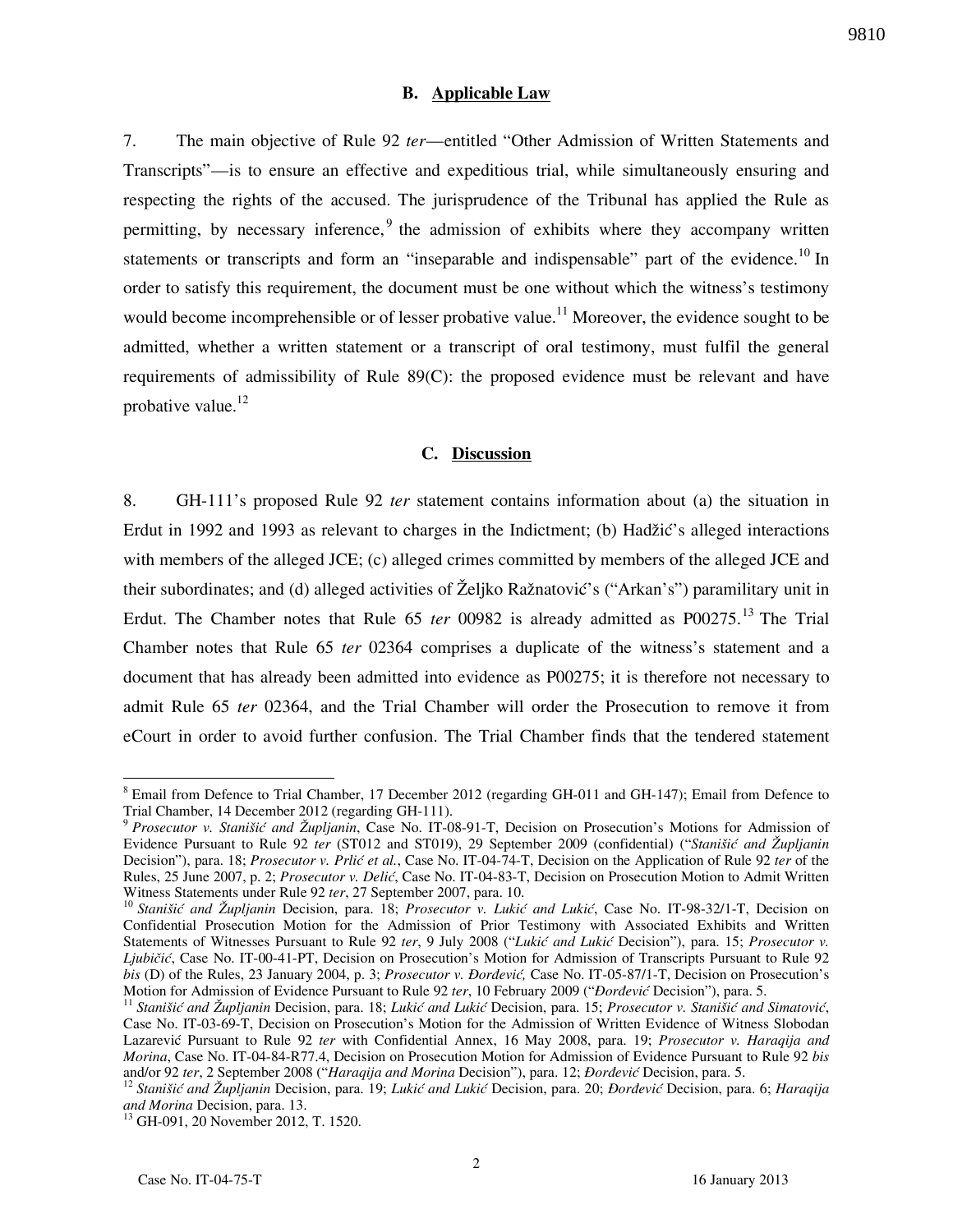(Rule 65 *ter* 02365) and associated exhibit (Rule 65 *ter* 05863) are relevant, have probative value, and are appropriate for admission pursuant to Rules 89(C) and 92 *ter*.

9. GH-011's proposed Rule 92 *ter* statement contains information about (a) the formations and command structure of military and paramilitary groups; (b) Hadžić's alleged leadership role in the Territorial Defence (TO) Command; (c) alleged activities of members of the alleged JCE; and (d) the alleged Serb takeover of Vukovar and events thereafter. The Prosecution requests that Rule 65 *ter* 06364, which is an extract from a series of photographs of persons alleged to have been killed at Ovčara, be added to the exhibit list.<sup>14</sup> Considering that there is no objection from the Defence, the Trial Chamber will allow the addition of this document. The Trial Chamber finds that the tendered statement and associated exhibits are relevant, have probative value, and are appropriate for admission pursuant to Rules 89(C) and 92 *ter*.

10. GH-147's proposed Rule 92 *ter* statement contains information about (a) the mandate, structure, and functioning of both the United Nations Protection Force ("UNPROFOR") in the former Yugoslavia and the United Nations Civilian Police ("UNCIVPOL"); (b) the alleged use of UNPROFOR monitors as human shields by Serb forces; (c) alleged activities of members of the alleged JCE; (d) the structure, functioning, and alleged illegal activities of Milan Martić's "Special Police" in the RSK; and (e) crimes allegedly committed against non-Serbs throughout the RSK. The Trial Chamber finds that in light of relevant situation reports tendered through GH-147, Rule 65 *ter* 05437—"an example" of a situation report—is not appropriate for admission. The Trial Chamber finds that the tendered statement and associated exhibits are relevant, have probative value, and are appropriate for admission pursuant to Rules 89(C) and 92 *ter—*except for Rule 65 *ter* 05437, as indicated above.

#### **D. Disposition**

11. Accordingly, the Trial Chamber, pursuant to Rules 54, 89(C), and 92 *ter* of the Rules, hereby

- **(a) GRANTS** the Prosecution leave to add Rule 65 *ter* 06364 to the exhibit list;
- (b) **DECIDES** that the statement of GH-111 (Rule 65 *ter* 02365) and the associated exhibit (Rule 65 *ter* 05863) are appropriate for admission into evidence;
- (c) **ORDERS** the Prosecution to remove Rule 65 *ter* 02364 from eCourt;

<sup>14</sup> Second Motion, para. 9; *see* confidential annex A, p. 4.